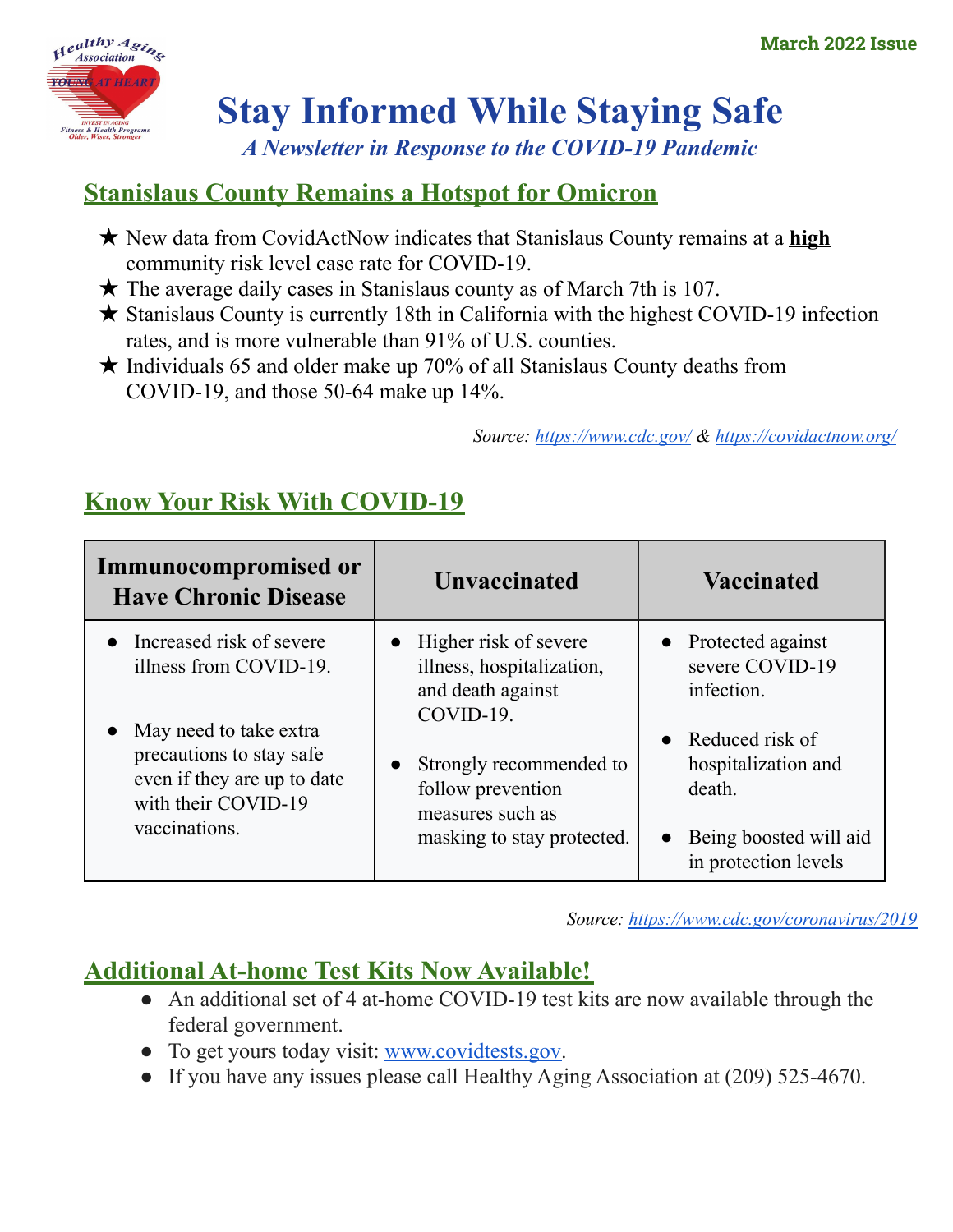## **Underlying Health Conditions & COVID**

A new study conducted by the CDC discovered key findings in relation to underlying medical conditions and severe illness among adults.

Main findings from the study:

- Risk of severe COVID-19 illness was increased by certain underlying medical conditions.
- Having multiple conditions also greatly increased risk.
- Obesity, diabetes, and anxiety and fear-related disorders have the strongest association with death from COVID-19.
- The risk associated with a condition increases with age.

What does this mean?

Those with underlying medical conditions and of older age should be taking extra precautions to protect themselves from COVID-19.

*Source: <https://www.cdc.gov/coronavirus/>*

### **What Older Adults Need to Know About Masking**

Despite the relaxed mask mandate in California, Stanislaus County Health Services Agency still STRONGLY recommends continued use of masks for protection.

What you can do to continue protecting yourself:

- Continue wearing a mask indoors or in large group settings.
- Stay up to date with COVID-19 vaccinations (and booster).
- Get tested if you have any symptoms.
- Continue to social distance and wash hands frequently.

Universal masking for vaccinated and unvaccinated people alike is still required in Stanislaus County and throughout California in public transit, emergency shelters, and healthcare facilities.

*Source: [modbee.com](https://www.modbee.com/news/coronavirus/article258896733.html)*

### **Unable to Leave Your Home for a Vaccine Appointment?**



Are you an older adult who is unable to leave his or her home to receive the COVID-19 vaccine, Booster shot, or Flu vaccine? The Healthy Aging Association will assist you with scheduling an appointment to have a nurse come to your home to administer the vaccination you are requesting.

The Homebound Program is a great program that brings the vaccine to you! Call us at **(209) 525-4670** to speak with an Outreach worker and start the process of scheduling your appointment today!

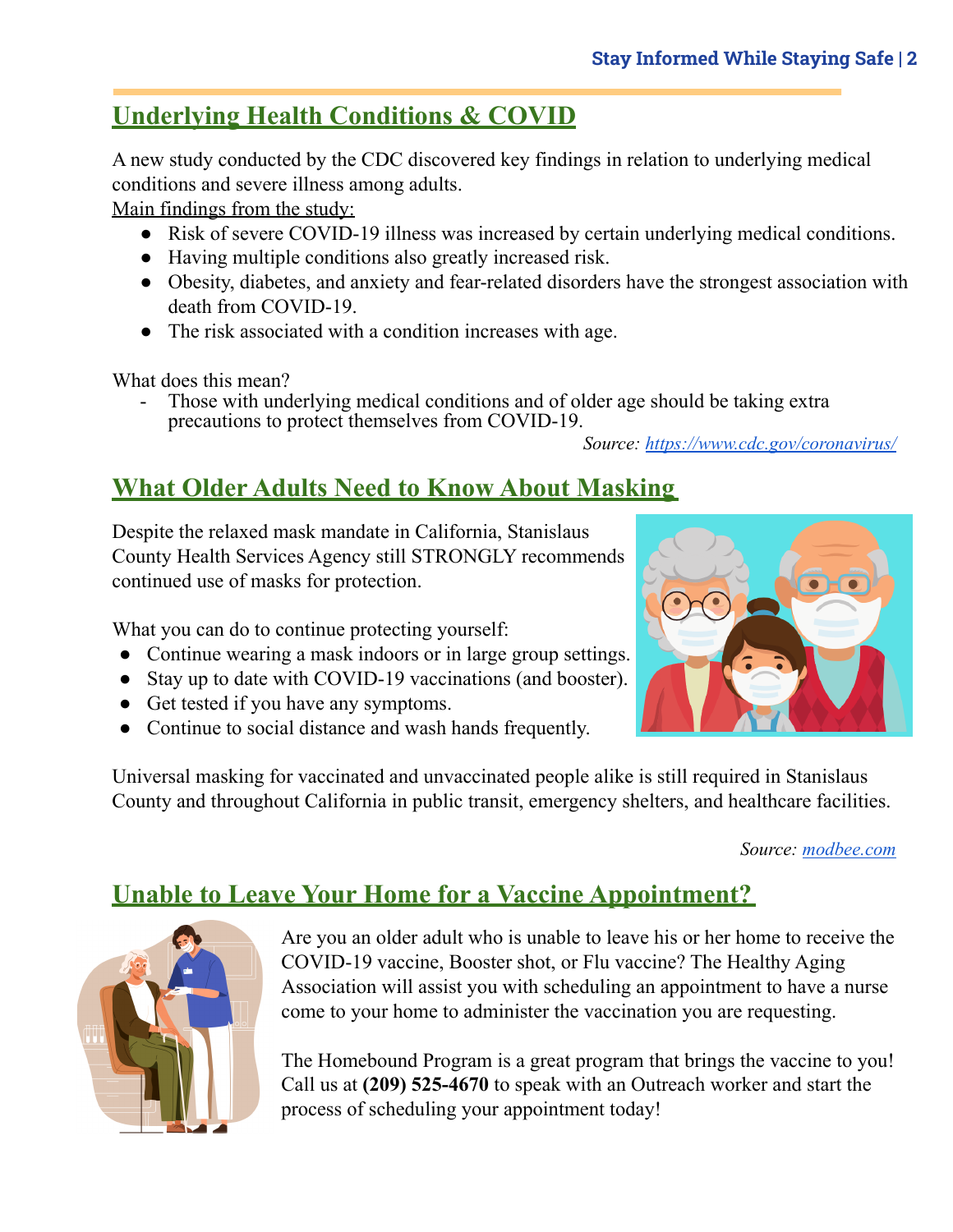

Don't let no transportation stop you from getting your COVID-19 vaccine!

#### **Need a Ride to Your Vaccine Appointment? No Problem!**

**MOVE** is a program that helps Stanislaus County residents with transportation to and from COVID-19 and Flu vaccination appointments. Call MOVE to schedule your free Uber ride appointment today **(209) 672-1143.** If living in Grayson, Patterson, or Newman call **(209) 593-6112**, and Catholic Charities will assist you with your transportation needs! If you have any questions please call us at **(209) 525-4670.**

### **Do You Have a Fear of Falling!?**

Here is a fall prevention tip!

★ Physical activity can go a long way towards fall prevention. Exercise can help reduce the risk of falls by improving balance, flexibility, and strength.

The Dignity At Home - Fall Prevention Program works to have fall preventative accessories installed in your home at **no cost to you!**

To Qualify:

- Be at least 60 years of age or disabled.
- Have previously had a fall or at risk of falling.
- Monthly income requirements:
	- 1 Person \$3,329 or less
	- 2 Person \$3,804 or less

#### The Dignity At Home -Fall Prevention Tip

**Exercise to Prevent Falls:** 

- We lose muscle as we age
- Just doing a light exercise daily can decrease your chance of falling
- Make sure when you exercise you do so safely



If you have questions, call the Healthy Aging Association at (209) 525-4670 or contact the Senior Information Line to start the process today! **(209) 558-8698**.

# **Food Smarts Nutrition Class**

Healthy Aging Association will be offering online nutrition classes that focus on how to plan well balanced meals, to learn simple strategies for eating healthily, and to participate in fun activities like food demonstrations. Join our Food Smarts class, offered on Zoom! Classes meet for 5-weeks virtually and allows participants to discuss various health topics and explore new recipes.

Our upcoming class if you are interested in joining:

• Mondays at 11:00 a.m. from March 21 - April 18

To register email [healthy.aging2000@gmail.com](mailto:healthy.aging2000@gmai.com) or call Healthy Aging Assoc. at (209) 525-4670.